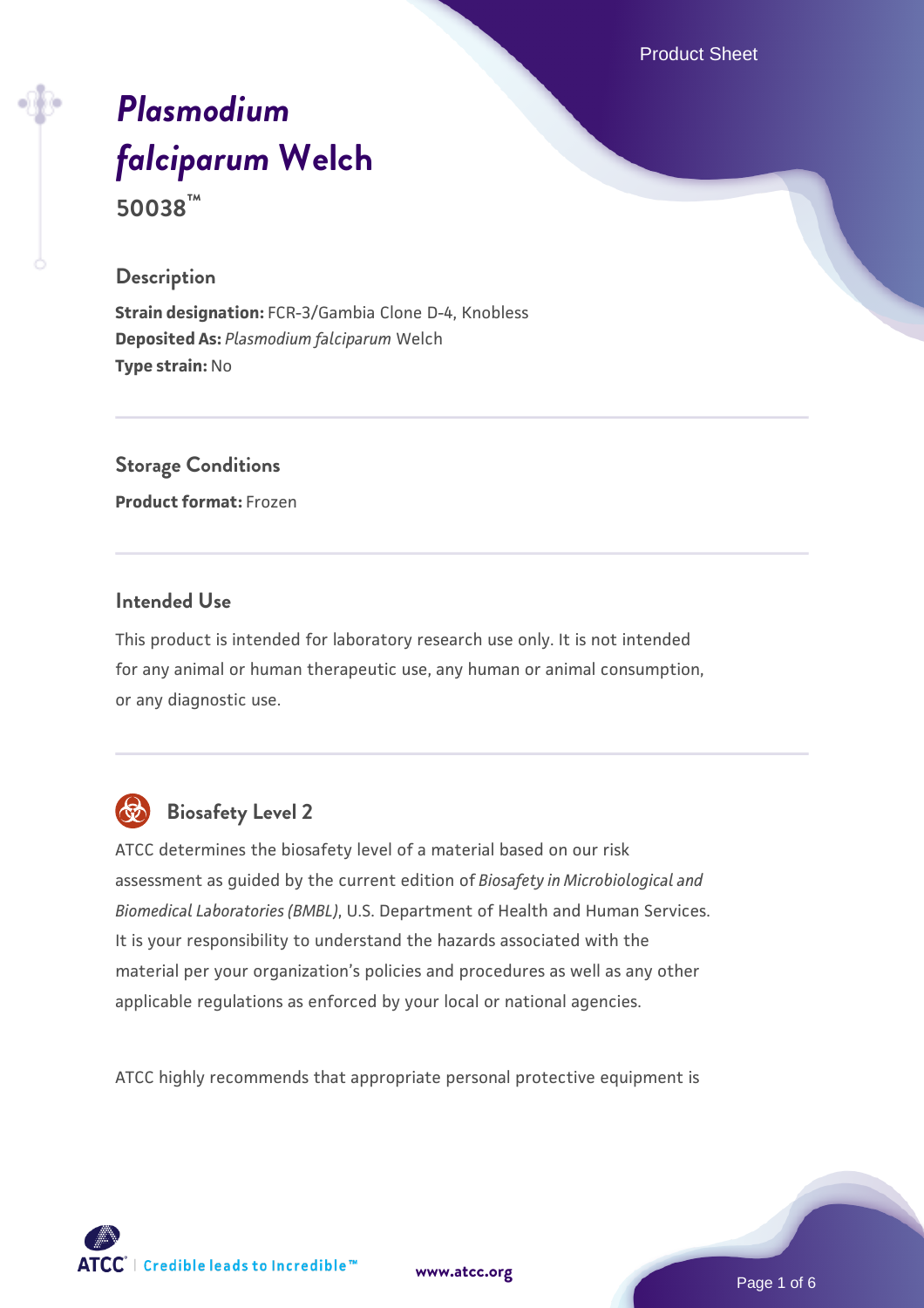#### **[Plasmodium falciparum](https://www.atcc.org/products/50038) [Welch](https://www.atcc.org/products/50038) Product Sheet** Product Sheet **50038**

always used when handling vials. For cultures that require storage in liquid nitrogen, it is important to note that some vials may leak when submersed in liquid nitrogen and will slowly fill with liquid nitrogen. Upon thawing, the conversion of the liquid nitrogen back to its gas phase may result in the vial exploding or blowing off its cap with dangerous force creating flying debris. Unless necessary, ATCC recommends that these cultures be stored in the vapor phase of liquid nitrogen rather than submersed in liquid nitrogen.

## **Certificate of Analysis**

For batch-specific test results, refer to the applicable certificate of analysis that can be found at www.atcc.org.

#### **Growth Conditions**

**Host:**

In vitro culture in human erythrocyte

#### **Medium:**

[ATCC Medium 2196: Malaria medium, complete](https://www.atcc.org/-/media/product-assets/documents/microbial-media-formulations/2/1/9/6/atcc-medium-2196.pdf?rev=c48d70853f9d4895bb063027b6c73b15) **Instructions for complete medium:** ATCC Medium 2196 and type O blood **Temperature:** 37°C

### **Handling Procedures**

Frozen ampules packed in dry ice should either be thawed immediately or stored in liquid nitrogen. If liquid nitrogen storage facilities are not available, frozen ampoules may be stored at or below -70°C for approximately one week. **Do not under any circumstance store frozen ampules at refrigerator**



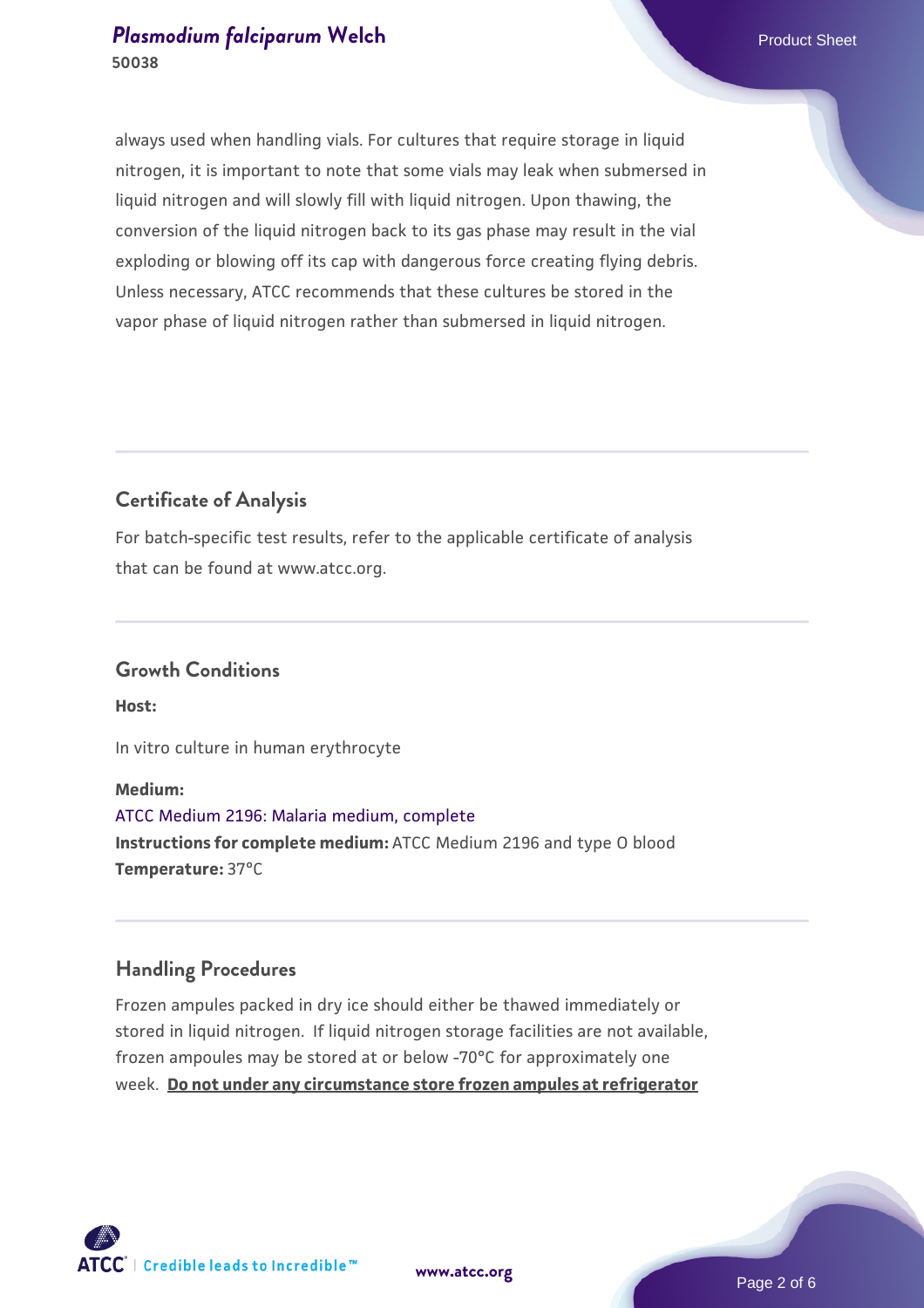**freezer temperatures (generally -20°C).** Storage of frozen material at this temperature will result in the death of the culture.

 The following directions for recovery from the frozen state must be carefully followed if a culture is to be successfully established.

1. Place the frozen vial in a 37oC water bath until mixture is completely thawed.

2. Aseptically transfer the contents to a 50 ml sterile conical tube.

3. Slowly add 1 volume (0.1 ml) 12% Sodium Chloride solution dropwise via a 1ml syringe to 5 volumes sample (0.5 ml) and agitate continuously.

4. Allow the mixture to stand for 5 mins. at room temperature.

5. Slowly add 5 ml 1.8% Sodium Chloride dropwise via a larger syringe and allow to stand at room temperature for 2 mins.

6. Add 5 ml of 0.9% Sodium Chloride / 0.2% Glucose solution as in step 5.

7. Centrifuge for 5 min. at 1500rpm, remove supernatant.

8. Wash pellet in 20 ml incomplete medium.

9. Centrifuge for 5 min at 1500 rpm, remove supernatant.

10. Resuspend pellet in 8ml complete medium in tissue culture flask and gently aerate culture with gas mixture of 5% CO<sub>2</sub>, 5% O<sub>2</sub> and 90% N<sub>2</sub> using a sterile, cotton plugged Pasteur pipet.

11. Smear if required (see below).

**Cryopreservation:**  Only young cells (rings) can be frozen in glycerolyte medium\*\* because their membranes are more robust.

1. Centrifuge ring stage culture for 5 min at 1800rpm in 50 ml centrifuge tube.

- 2. Aspirate supernatant using sterile Pasteur pipet.
- 3. Resuspend pellet gently in remaining supernatant.
- 4. Slowly add 5 volumes of glycerolyte medium (see below) to 3 volumes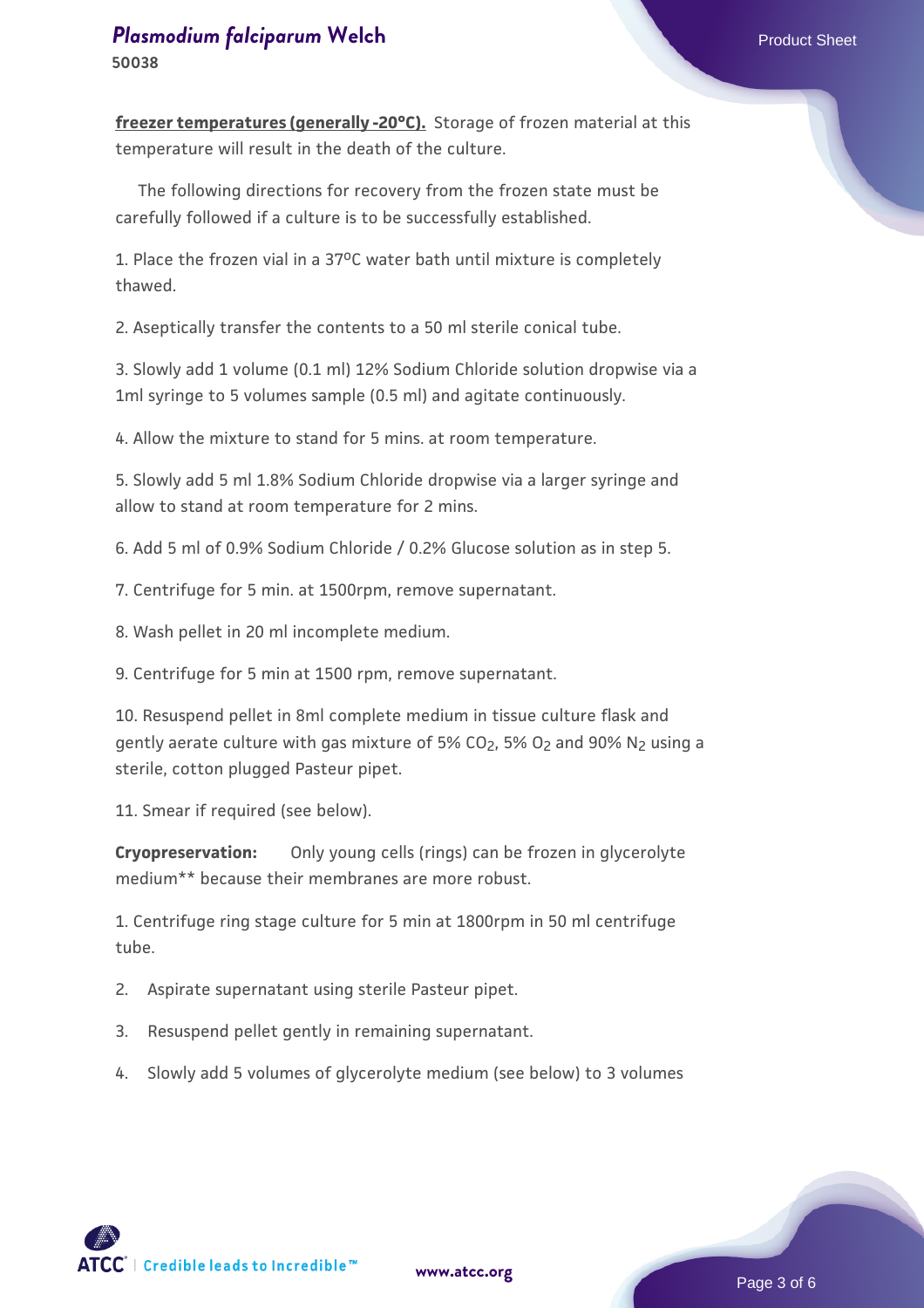#### **[Plasmodium falciparum](https://www.atcc.org/products/50038) [Welch](https://www.atcc.org/products/50038) Product Sheet** Product Sheet **50038**

pellet dropwise via a syringe as follows:

A. Add the first volume of glycerolyte and allow the tube to stand for 5 mins. at room temperature.

B. Add the remaining 4 volumes of glycerolyte and gently agitate.

5. Aliquot mixture into Nunc screwtop freezing vials and store at 80°C overnight.

6. Plunge vials into liquid nitrogen  $(-196^{\circ}C)$  the next day and store in liquid nitrogen or liquid nitrogen vapor.

**\*\* To formulate glycerolyte medium, combine the following with distilled water to 100 ml: 57.00g glycerol, 1.60g sodium lactate (C3H5NaO3), 30.00mg potassium chloride (KCl), 1.38g sodium dihydrogen phosphate (NaH2PO4). Mix well and adjust pH to 6.8 using concentrated NaOH and/or HCl. Autoclave to sterilize, and store at 4oC.**

#### **Material Citation**

If use of this material results in a scientific publication, please cite the material in the following manner: *Plasmodium falciparum* Welch (ATCC 50038)

### **References**

References and other information relating to this material are available at www.atcc.org.

#### **Warranty**

The product is provided 'AS IS' and the viability of ATCC® products is warranted for 30 days from the date of shipment, provided that the customer has stored and handled the product according to the information

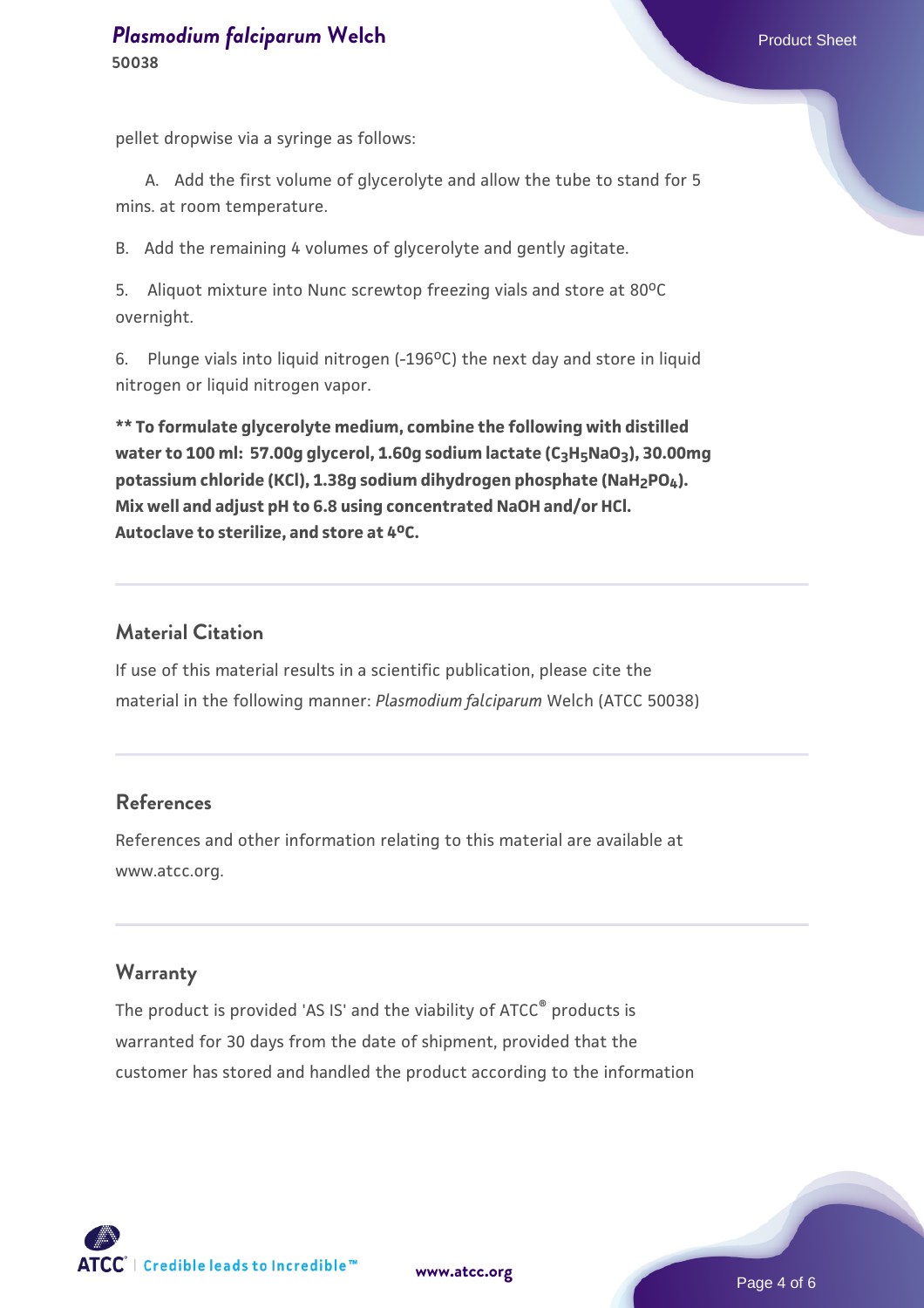#### **[Plasmodium falciparum](https://www.atcc.org/products/50038) [Welch](https://www.atcc.org/products/50038) Product Sheet** Product Sheet **50038**

included on the product information sheet, website, and Certificate of Analysis. For living cultures, ATCC lists the media formulation and reagents that have been found to be effective for the product. While other unspecified media and reagents may also produce satisfactory results, a change in the ATCC and/or depositor-recommended protocols may affect the recovery, growth, and/or function of the product. If an alternative medium formulation or reagent is used, the ATCC warranty for viability is no longer valid. Except as expressly set forth herein, no other warranties of any kind are provided, express or implied, including, but not limited to, any implied warranties of merchantability, fitness for a particular purpose, manufacture according to cGMP standards, typicality, safety, accuracy, and/or noninfringement.

#### **Disclaimers**

This product is intended for laboratory research use only. It is not intended for any animal or human therapeutic use, any human or animal consumption, or any diagnostic use. Any proposed commercial use is prohibited without a license from ATCC.

While ATCC uses reasonable efforts to include accurate and up-to-date information on this product sheet, ATCC makes no warranties or representations as to its accuracy. Citations from scientific literature and patents are provided for informational purposes only. ATCC does not warrant that such information has been confirmed to be accurate or complete and the customer bears the sole responsibility of confirming the accuracy and completeness of any such information.

This product is sent on the condition that the customer is responsible for and assumes all risk and responsibility in connection with the receipt, handling, storage, disposal, and use of the ATCC product including without limitation taking all appropriate safety and handling precautions to minimize health or environmental risk. As a condition of receiving the material, the customer agrees that any activity undertaken with the ATCC product and any progeny or modifications will be conducted in compliance with all applicable laws,



**[www.atcc.org](http://www.atcc.org)**

Page 5 of 6